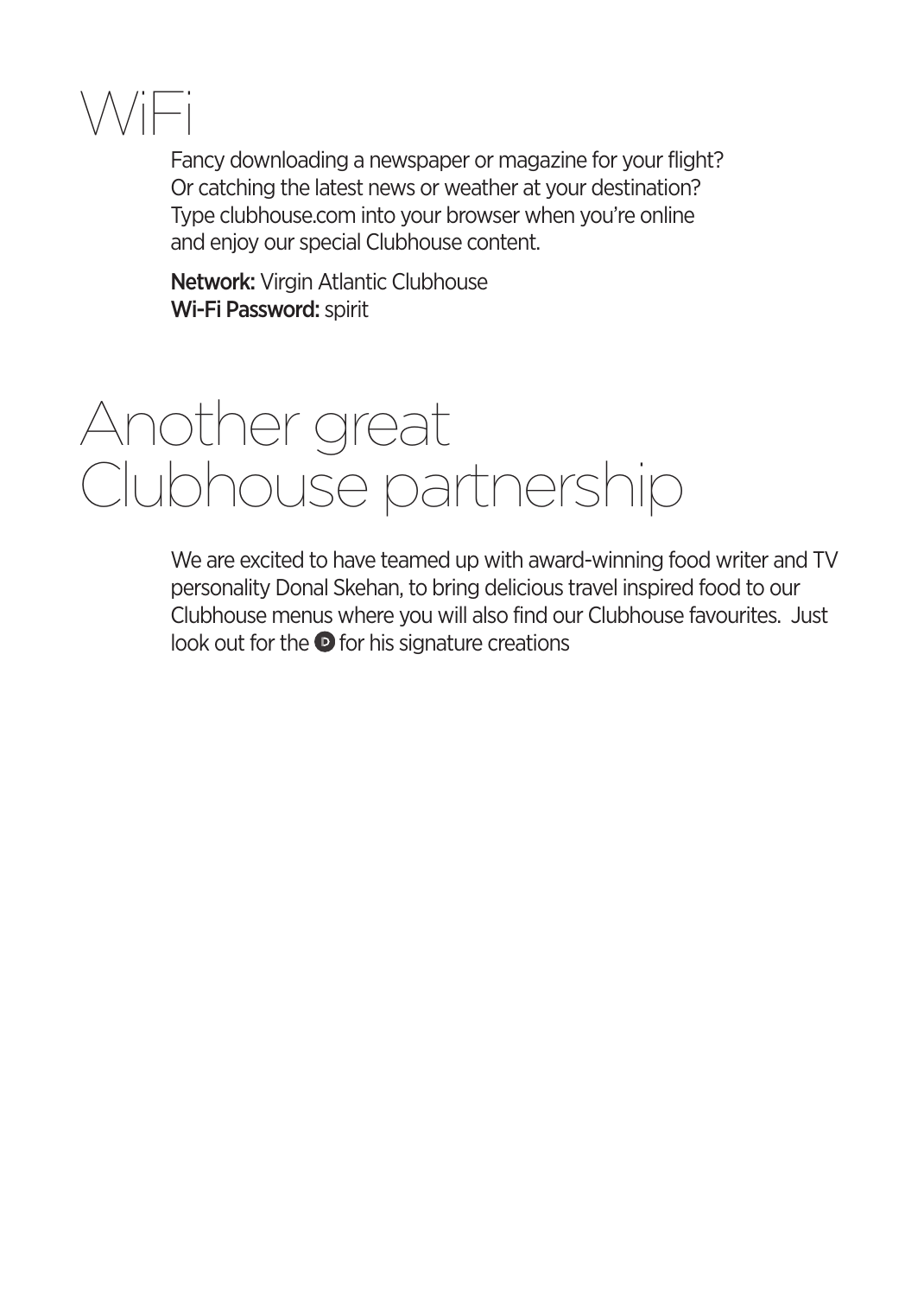# **Local Craft Beers**

## 21st Amendment Brewerv

Opened in 2000, the 21st Amendment Brewery in San Francisco vowed to do things differently. Raise a pint and celebrate

#### Brew Free! or Die IPA, 7.0% abv

The golden West Coast IPA is perfectly balanced with a solid malt backbone and just the right amount of hop flavour and aroma

#### Blood Orange Brew Free! Or Die IPA, 7% abv

Fresh Blood orange, crisp malts, medium lively carbonation. Dry creamy mouthfeel, solid bitterness

#### El Sully, Mexican Style Lager, 4.8% abv

Con el sol en los ojos, no veíamos bien, pero tú estas más cerca de él en este momento que la mayoría de la gente tendrá la suerte de estar

#### 21st Amendment Seasonal Special

Ales, Lagers, & IPA's. Ask your server for the current seasonal offering

### **Anchor Brewing Company**

Dating to the California goldrush of 1849. Anchor Brewing is the longest operating craft brewer in San Francisco

#### Anchor Steam, 4.9% abv

Deep amber colour, thick creamy head, rich distinctive flavour. A historic brewing process like no other

#### Anchor Porter, 5.6% abv

Deep black colour, a thick, creamy head, rich chocolate, toffee and coffee flavours and full-bodied smoothness

### **Blue Moon Brewing Company**

In 1995 brewmaster Keith Villa put a new-world twist on the old-world art of brewing

#### Blue Moon Belgian White, 5.4% aby

A crisp, tangy wheat beer finished with a coriander and orange spiciness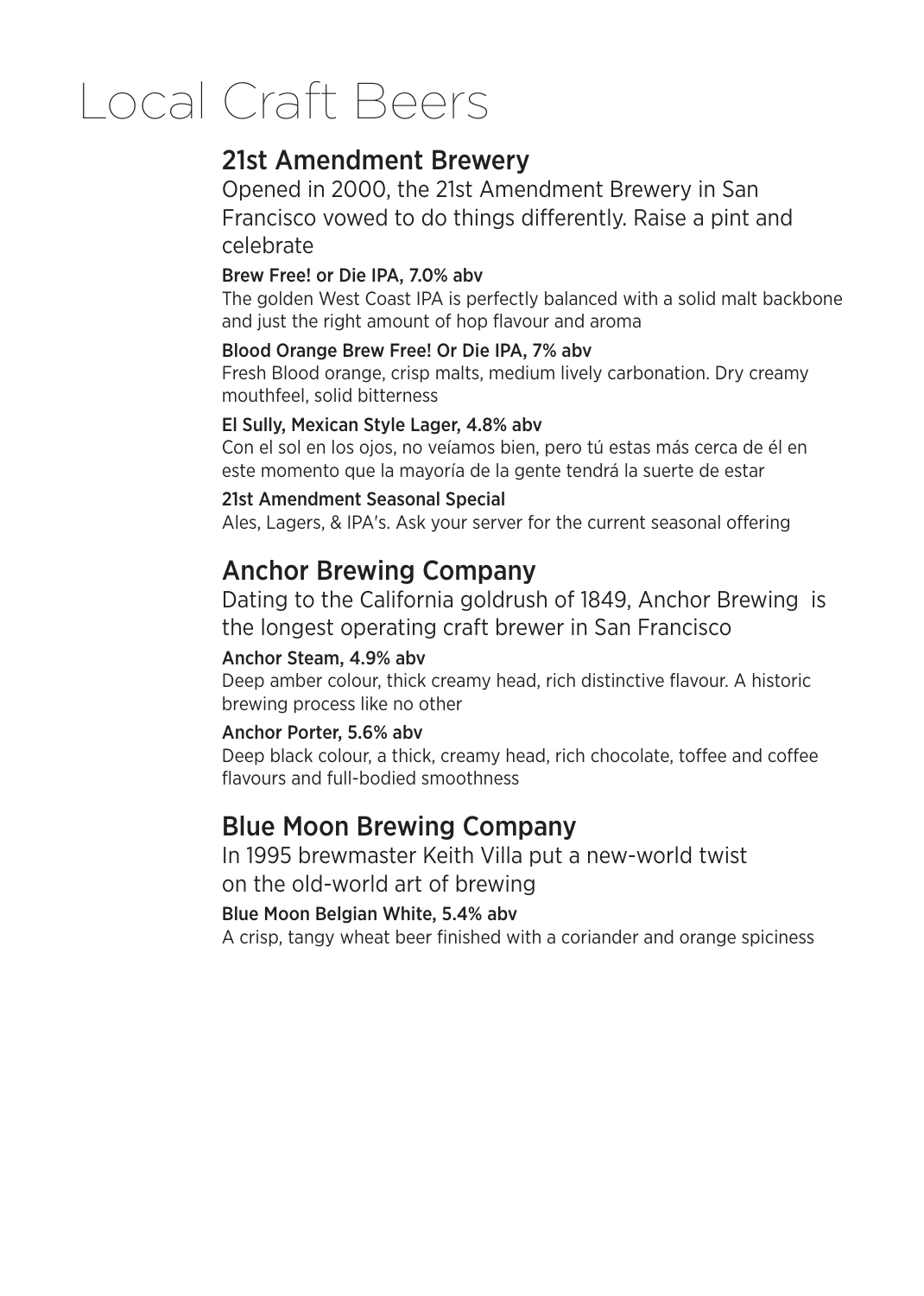## Lagers, Pilsners and Ciders

**Angel City Pilsner** Germany - Crisp golden Lager **Samuel Smith Organic Pear Cider** 

UK - Dry, crisp, smooth body

Samuel Smith Organic Apple Cider UK - Soft floral note, clean dry finish

#### **Budweiser** USA - Pale, finely beaded lager

**Amstel Light** Holland - Light pale malt lager

**Tsingtao** China - Pale malt lager

Stella Artois Belgium - Clear, pale yellow Pilsner

St Pauli Girl Germany - Non-alcoholic

# Juices and smoothies

Fresh squeezed orange juice, fresh organic apple juice, Ocean Spray cranberry juice, Ocean Spray pink grapefruit juice, Dole pineapple juice

## **Purity Organic Super Juices**

Kale, Coconut water, Apple, Spinach Orange, Carrot, Turmeric, Mango

**Fresh fruit smoothies** Your server will be pleased to advise you on today's fruit selection

## Soft drinks

Fever Tree Lemonade, Fever Tree Ginger Ale, Coca-Cola, Diet Coke, Sprite

The San Francisco Clubhouse serves Aqua-Health still and sparkling water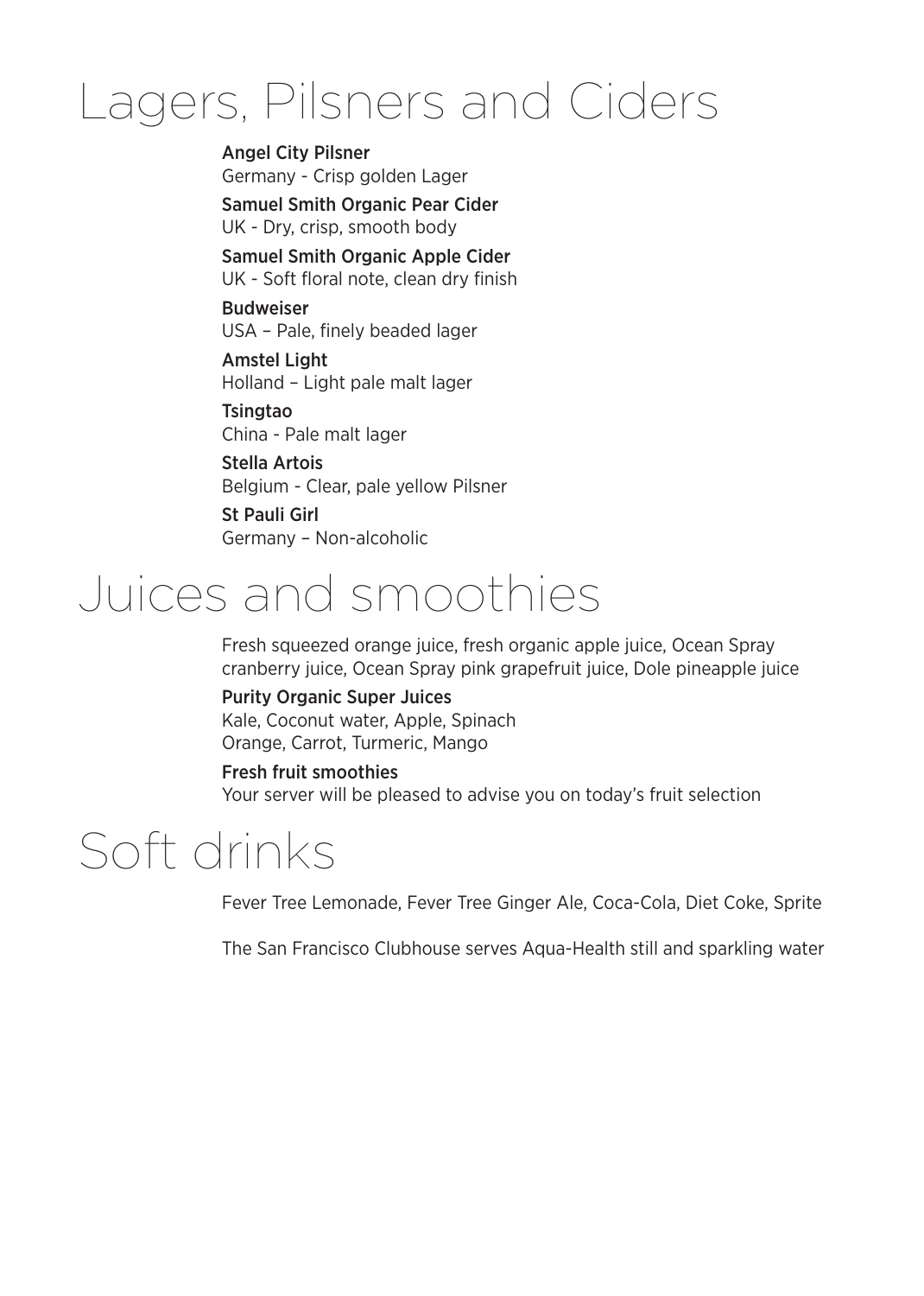# Champagne and sparkling wine

Lanson Black Label Champagne, Reims France 12.5% abv Power and elegance, ripe and citrus fruits drive a fresh complex finish

Mumm Napa Brut Prestige NV, Napa, CA 12.5% abv Creamy vanilla, citrus, stone fruit and melon

Folonari Prosecco NV. Veneto, Italy, 12% aby Golden straw, fine pearlage, tart apples, honeysuckle, citrus

## White wine

Brancott Sauvignon Blanc 2017 Marlborough, New Zealand, 13.5% abv Sweet ripe fruit characters with a delightful mix of citrus, floral, pear, tropical fruit and crisp nettle highlights

Tangent Pino Gris 2016, Paragon Vineyard, Edna Valley, Central Coast CA, 13.5% abv

Aromatics of orange blossom, pineapple, grapefruit and a hint of pepper with concentrated flavours of ripe peaches, tangerine and green apple

Black Stallion Chardonnay 2017, Napa Valley CA, 13.5% abv Apple and vanilla on the nose, with crisp Asian pear stoney undertones. brown butter, toffee and oak

## Red wine

#### Educated Guess Cabernet Sauvignon 2016, Carneros, Napa Valley, CA 14.5% abv

Rich, ripe, and well structured with flavours of juicy blackberry and cherry fruit, milk choclate, and dusty notes

#### Bravium Pino Noir, 2016, Mendocino, CA, 12.9% abv

With aromas of strawberry, rhubarb, rose petal, raspberry, wild berry, crushed rock, wood smoke and red cherry

#### Whitehall Lane Merlot, 2015, St. Helena, Napa Valley, CA, 14.6% abv

Dark cranberries and dried cherries on the nose, coupled with cocoa, fresh strawberry jam, cherry cola, pomegranate and toasted vanilla

#### Melee Grenache 2014, Mendocino CA, 14.8% abv

Hints of baked summer fruits, white pepper, lavender and dry aged meats lead to an incredibly focused, yet elegant, balanced and graceful mid-palate

## Rosé wine

Sonoma Cutrer Rose of Pinot Noir 2017, Russian River Valey, CA, 12.2% abv Classic, light, elegant and delicate. Made from 100% Russian river valley appellation fruit and 100% Pinot Noir grapes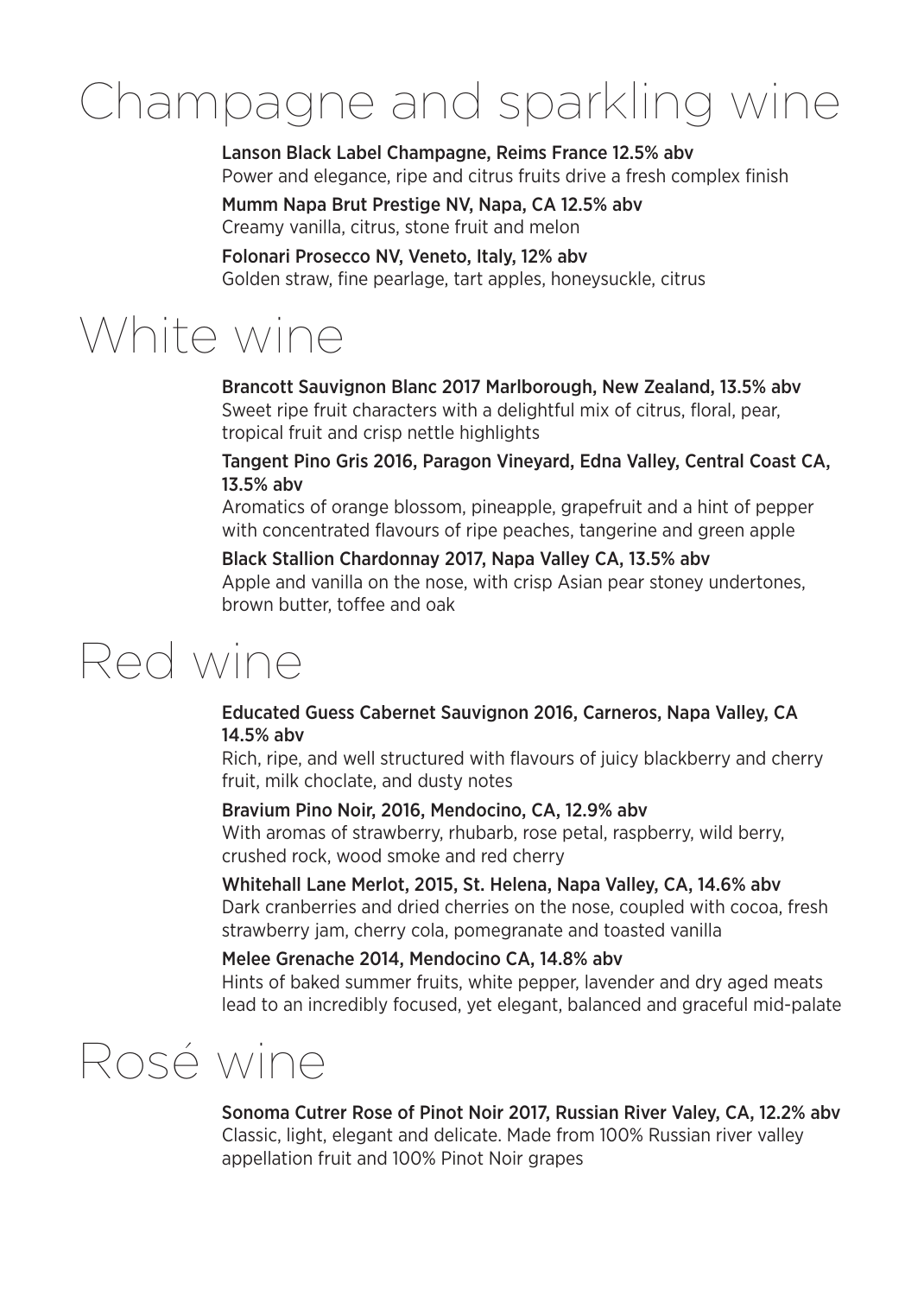## Port, Madeira and dessert wines

#### Dona Antonia Reserve Tawny NV - Ferreira 20% abv

Intense tawny shade supported by ripe fruit, nuts, spice and floral notes

#### Broadbent Auction Reserve Lot 1 Port NV 20% abv

A smooth, medium-bodied Port that delivers boysenberry and plum with a touch of chocolate

#### Broadbent Madeira Colheita 1996 19% aby

Poised, sharp and complex, the wine blends fig, nut and toffee flavours with sophisticated minerality

#### Don Zoilo Oloroso 12 year Sherry 19% abv

Bright amber. A hint of dried nuts and fruits. Dry, rich, with smooth tannins. Luscious and balanced

#### Don Pedro Ximenez Sherry Guido Solera Especial 20 Year, Spain 10% abv

Characteristic of raisins, orange and fig scent. A sweet sherry

#### Le Tertre du Bosquet Sauternes 2014, France 12.5% abv

Intense golden colour, blossom and stone fruit, lingering honeysuckle. Well balanced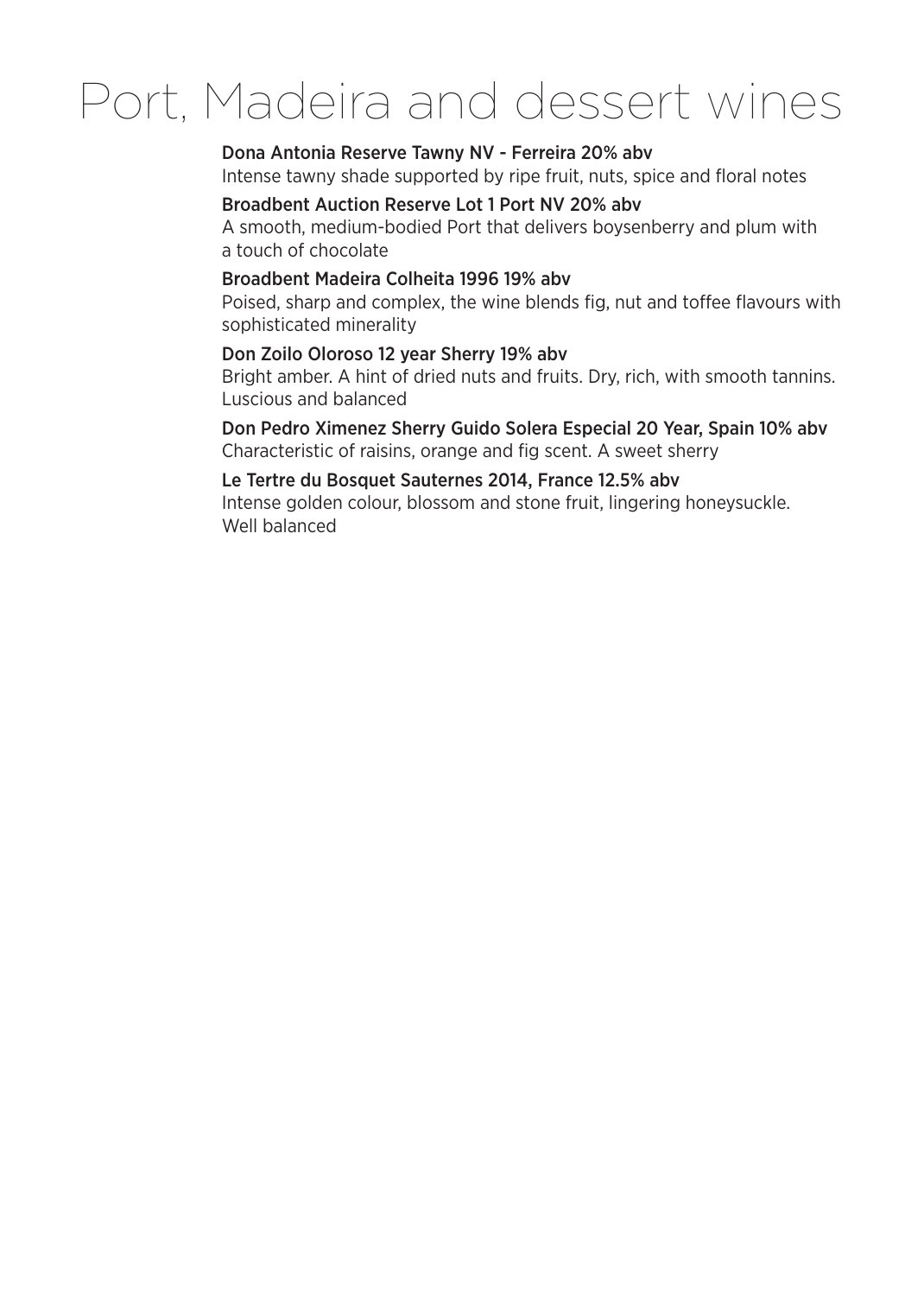## **DINA**

### **Starters**



 $\bullet$ 

Tomato, Spinach & Chickpea angel hair soup

California lunch bowl (V) Grains, avocado, rocket and a tumeric poached egg

#### Tender Bulgogi pork lettuce cup  $\bullet$

Sweet Pea Bruschetta (V) With fresh watercress

## **Salads**

Available as starter or main course sizes

Traditional green salad  $(\overline{VE})(\overline{V})$ Truffle dressing

Caesar salad San Francisco croutons

Shaved fennel with parmesan cheese and olive salad



We understand that food allergies can present a serious concern for some of our guests. If you would like information on the allergen content of our food and drink, please speak to one of the team who will be happy to assist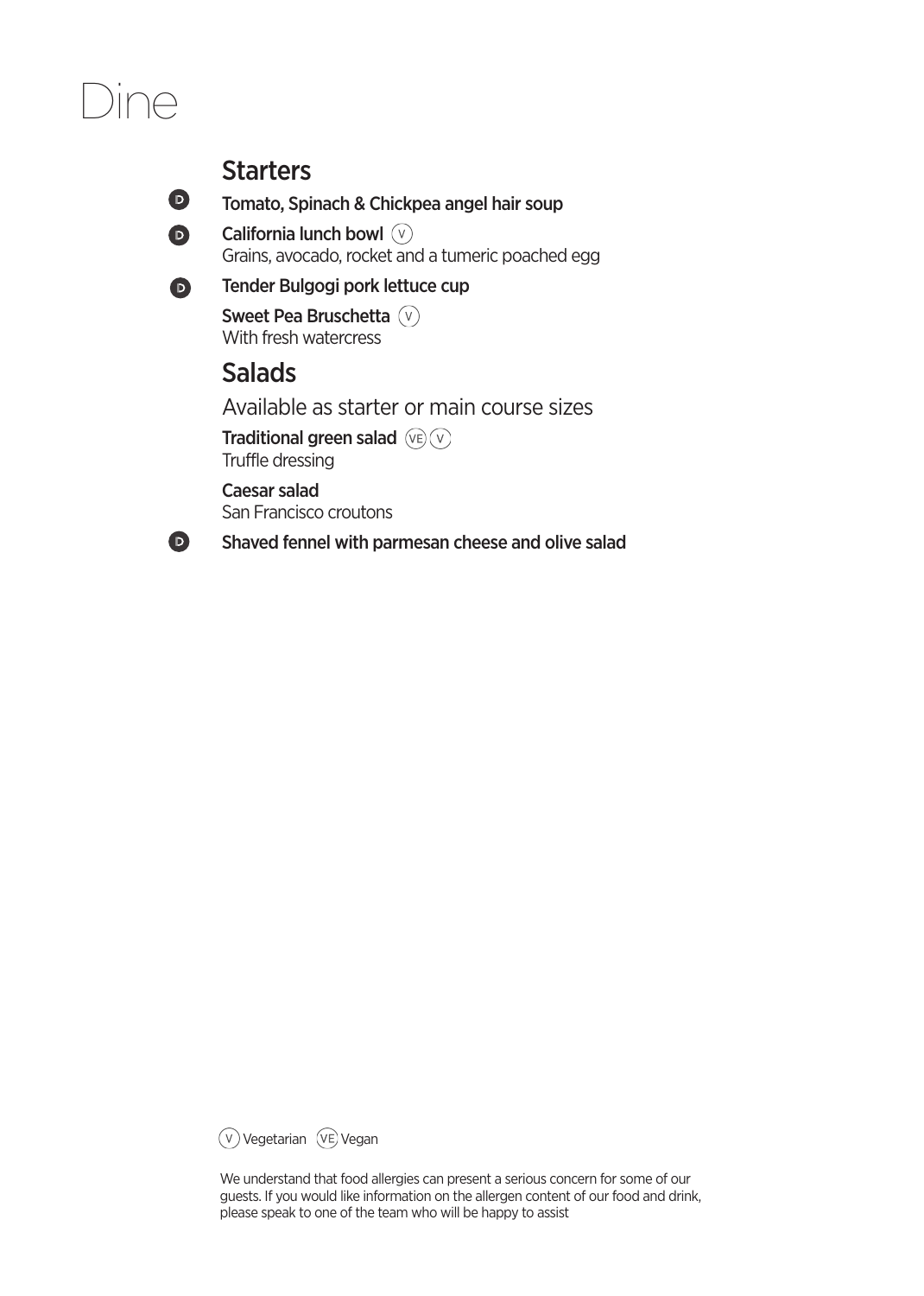### **Main courses**

Kimchi fried rice  $(\sqrt{v})$ Fried egg, toasted sesame seeds and nori strips

#### **Basil butter salmon**

 $\bullet$ 

A

 $\bullet$ 

 $\bullet$ 

With fennel and tomato salad

#### **Clubhouse Burger**

Toasted sesame seed bun, iceberg lettuce, red onion, mustard mayonnaise, tomato relish, sliced dill pickle and chips

Vegetable burger  $(\sqrt{v})$ Toasted sesame seed bun, iceberg lettuce, red onion, mustard mayonnaise, tomato relish, sliced dill pickle and chips

Sov and ginger chicken thighs With brocollini and noodles, spring onion and coriander cress

Lemon and garlic chicken Red pepper hummus and herbed cous cous

## **Desserts**

Arctic Victoria sponge (V) Warm custard

Fruit salad  $(\overline{v})$   $(\sqrt{v})$ Freshly cut local and far fetched fruits

Chocolate or vanilla ice cream  $(\sqrt{v})$ 

Artisan cheese selection  $(\vee)$ Pear chutney and crostini

(V) Vegetarian (VE) Vegan

We understand that food allergies can present a serious concern for some of our guests. If you would like information on the allergen content of our food and drink, please speak to one of the team who will be happy to assist